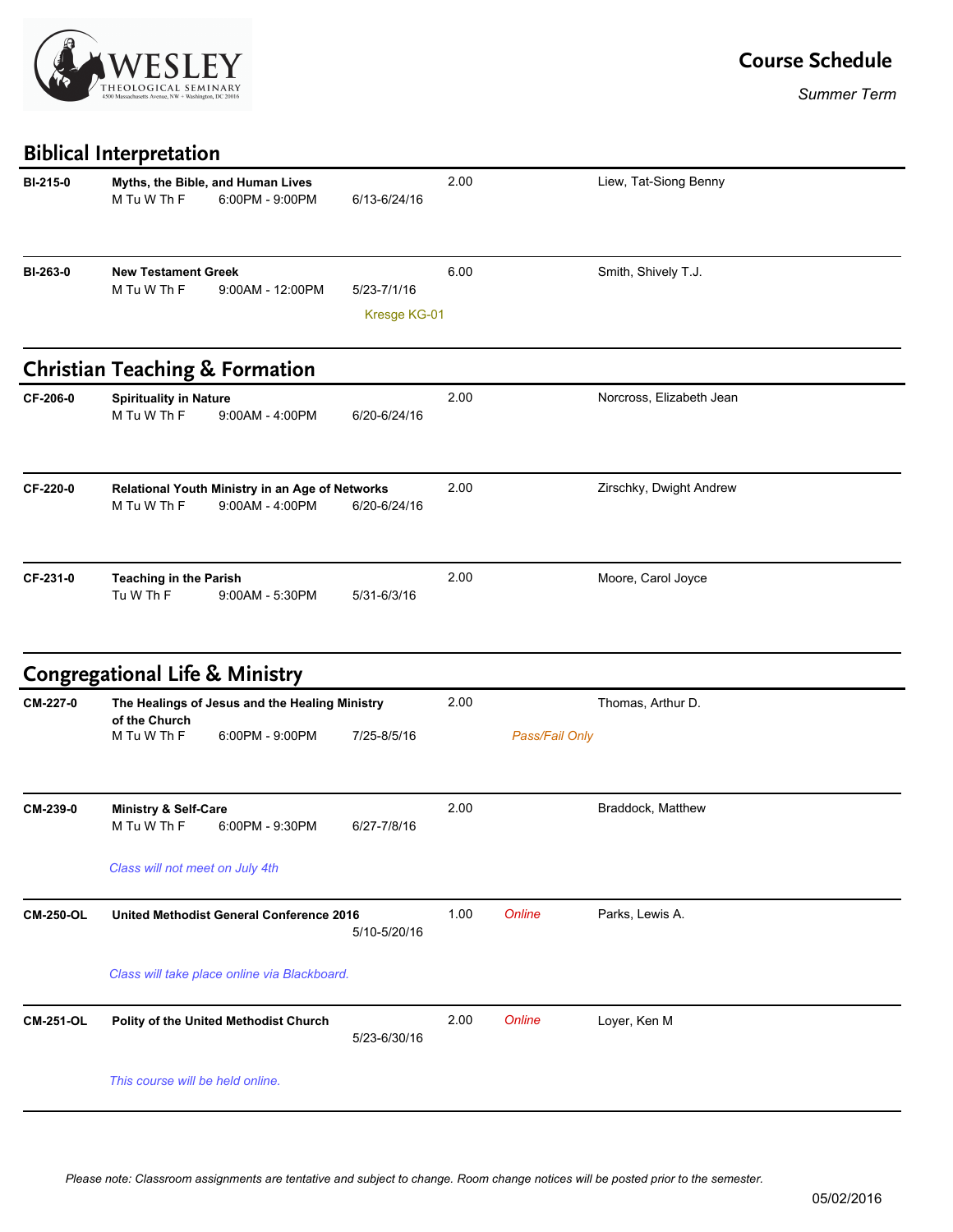

*Summer Term*

## **CM-531-0 Samuel Dewitt Proctor Institute for Child Advocacy Ministry** 2.00 Marullo, Sam W. 7/18-7/22/16

*This course is an intensive Children's Defense Fund (CDF) immersion experience in communities dealing with racist and economic struggles that directly impact children and youth. The main purpose is to form public leaders to organize justice-making communities. Immersion: July 18-22. Course Assignments to be arranged with Prof. Sam Marullo.*

## **Practice in Ministry & Mission**

| <b>MM-347-HB</b> | <b>Summer PMM I</b>                                                                                                                                                                                                                            | 6/19-8/21/16 | 2.00 | <b>Hybrid</b><br>Pass/Fail Only | Bush, Joseph E.    |  |  |  |
|------------------|------------------------------------------------------------------------------------------------------------------------------------------------------------------------------------------------------------------------------------------------|--------------|------|---------------------------------|--------------------|--|--|--|
|                  | Prereq: MM-101 and -102, completion of Ministry and Social Sciences req., and 30 credit hours of total study<br>Courses will include two face to face meetings: one in spring, one in fall. The majority of coursework will be<br>done online. |              |      |                                 |                    |  |  |  |
| <b>MM-348-HB</b> | <b>Summer PMM II</b>                                                                                                                                                                                                                           | 6/19-8/21/16 | 2.00 | <b>Hybrid</b><br>Pass/Fail Only | Bush, Joseph E.    |  |  |  |
|                  | Prereq: MM-347 or MM-311/MM-312<br>Courses will include two face to face meetings: one in spring, one in fall. The majority of coursework will be<br>done online.                                                                              |              |      |                                 |                    |  |  |  |
| MM-349-0         | Pmm Focus Seminar: Social Context of Ministry                                                                                                                                                                                                  | 6/19-8/21/16 | 1.00 | Pass/Fail Only                  | Bush, Joseph E.    |  |  |  |
|                  | Co requisite: This is a focus seminar for students enrolled in MM-347.                                                                                                                                                                         |              |      |                                 |                    |  |  |  |
| MM-350-0         | <b>PMM: Intercultural Immersion</b>                                                                                                                                                                                                            | 5/23-6/30/16 | 2.00 | Pass/Fail Only                  | Bush, Joseph E.    |  |  |  |
|                  | Prereg: Completion of 30 credit hours.                                                                                                                                                                                                         |              |      |                                 |                    |  |  |  |
|                  | <b>Pastoral Care &amp; Counseling</b>                                                                                                                                                                                                          |              |      |                                 |                    |  |  |  |
| PC-226-0         | <b>Spirituality of Pastoral Care and Counseling</b><br>M Tu W Th F<br>$9:00AM - 12:00PM$                                                                                                                                                       | 7/25-8/5/16  | 2.00 |                                 | Koppel, Michael S. |  |  |  |
|                  | Kresge KG-05<br>Class will not meet Thursday, Aug. 4. Students will complete one online module due by Aug. 5.<br><b>Limited Enrollment: 20</b>                                                                                                 |              |      |                                 |                    |  |  |  |
| PC-491-0         | <b>Clinical Pastoral Education 0.5 Unit</b>                                                                                                                                                                                                    | 5/23-6/30/16 | 3.00 | Pass/Fail Only                  |                    |  |  |  |
|                  | Prereq: PC-101 or PC-111                                                                                                                                                                                                                       |              |      |                                 |                    |  |  |  |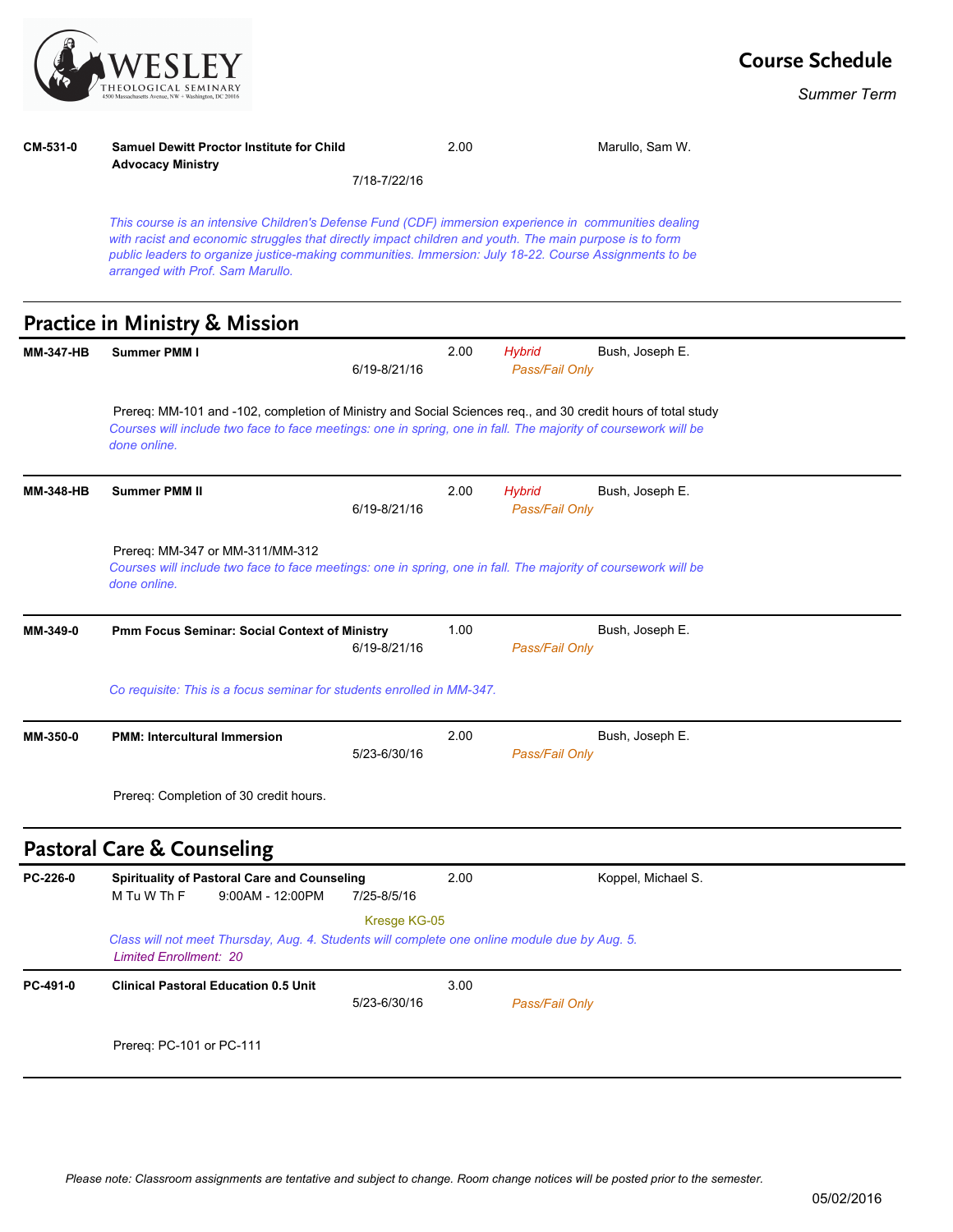

*Summer Term*

| PC-493-0         | <b>Clinical Pastoral Education 1.0 Unit</b>                                     |                                        | 5/23-6/30/16                       | 6.00 | Pass/Fail Only |                         |
|------------------|---------------------------------------------------------------------------------|----------------------------------------|------------------------------------|------|----------------|-------------------------|
|                  | Prereq: PC-101 or PC-111                                                        |                                        |                                    |      |                |                         |
|                  | <b>Preaching and Worship</b>                                                    |                                        |                                    |      |                |                         |
| PW-315-0         | <b>Liturgics Practicum</b><br>M Tu W Th F                                       | $9:00AM - 4:00PM$                      | 6/13-6/17/16                       | 2.00 |                | Campbell, Gina Gilland  |
|                  | <b>Religion and the Arts</b>                                                    |                                        |                                    |      |                |                         |
| RA-138-0         | <b>Music and Social Justice</b><br>M Tu W Th F<br><b>Limited Enrollment: 30</b> | 6:00PM - 9:00PM                        | 7/11-7/22/16<br><b>Trott TG-09</b> | 2.00 |                | Guenther, Eileen M.     |
| <b>RA-175-0</b>  | <b>Biblical Storytelling</b><br>M Tu W Th F<br><b>Limited Enrollment: 16</b>    | 9:00AM - 4:00PM                        | 7/18-7/22/16<br>Kresge KG-05       | 2.00 |                | Radosevic, Tracy A.     |
| RA-191-0         | T.S. Eliot & the Search for God<br>M Tu W Th F                                  | 6:00PM - 9:00PM                        | 6/6-6/17/16                        | 2.00 |                | Davis, Deryl A.         |
| RA-252-0         | <b>Liturgical Dance Theory and Practice</b><br>M Tu W Th F                      | 6:00PM - 9:00PM                        | 6/13-6/24/16                       | 2.00 |                | Hoover, Josetta Roxanne |
|                  | <b>Systematic Theology</b>                                                      |                                        |                                    |      |                |                         |
| ST-180-0         | <b>Philosophy for Theology</b><br>M Tu W Th F                                   | 9:00AM - 4:00PM                        | 5/23-5/27/16                       | 2.00 |                | Dreisbach, Christopher  |
| <b>ST-463-OL</b> |                                                                                 | History of The United Methodist Church | 5/23-6/24/16                       | 2.00 | Online         | Danker, Ryan            |
|                  | Prereq: CH-102<br>This course will be held online.                              |                                        |                                    |      |                |                         |
| <b>ST-463-OL</b> |                                                                                 | History of The United Methodist Church | 7/11-8/5/16                        | 2.00 | Online         | Danker, Ryan            |
|                  | Prereq: CH-102<br>This course will be held online.                              |                                        |                                    |      |                |                         |